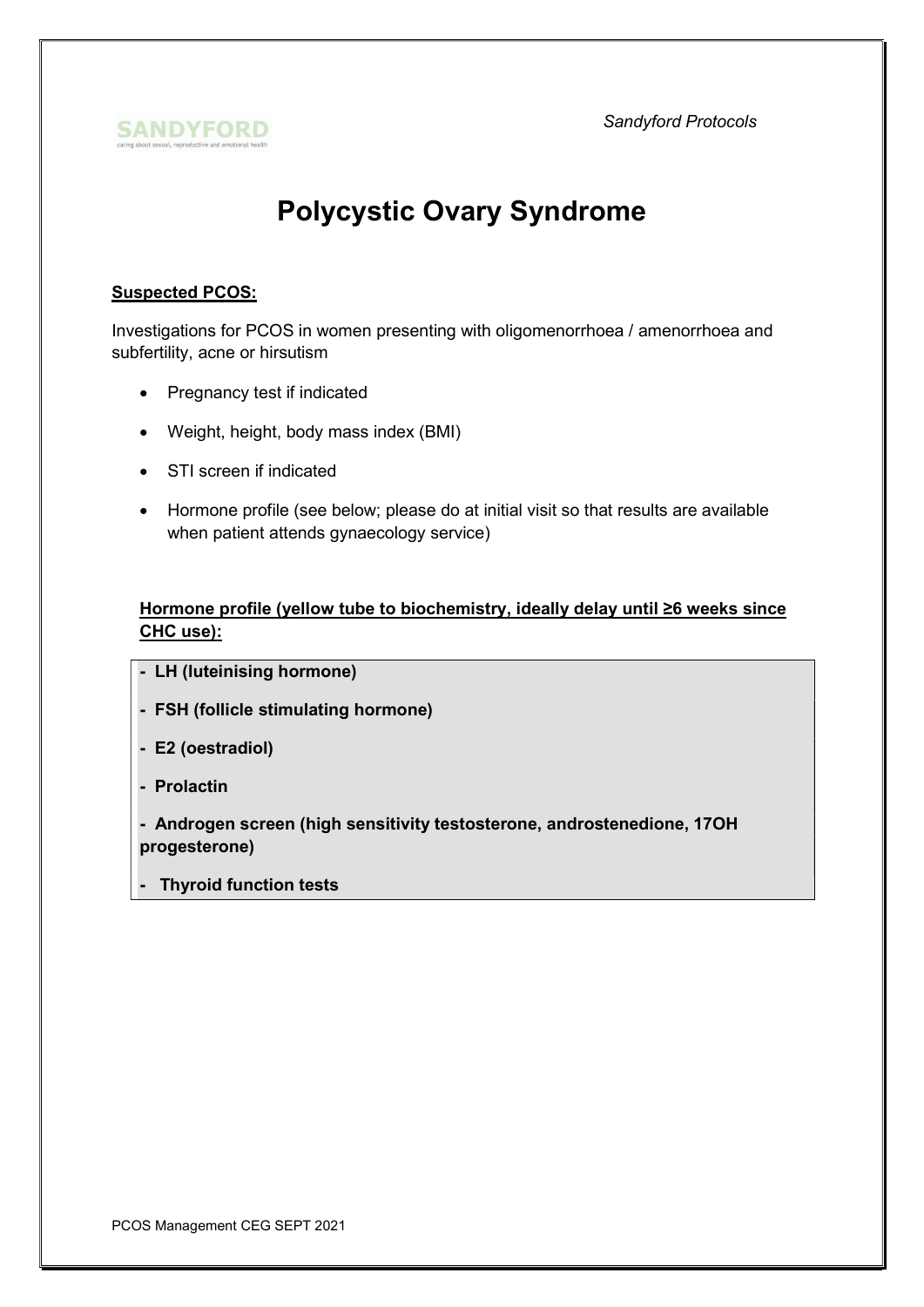# 'Rotterdam' Criteria for Diagnosis of PCOS:

PCOS diagnosed if other causes of hyperandrogenism excluded and patient has at least 2 out of 3 of the following criteria:

- Oligomenorrhoea or amenorrhoea or anovulation
- Clinical hyperandrogenism (hirsutism or acne)

and / or

biochemical hyperandrogenism (raised androstenidone)

 Polycystic appearance of one or both ovaries (>12 peripheral follicles or ovarian volume >10cm3)

#### For patients with known PCOS:

Manage presenting complaint and check whether PCOS symptoms and associated health risks adequately managed

- Weight, height, body mass index (BMI). Patients should be advised that lifestyle changes including diet and exercise are first line treatment for PCOS and can lower serum androgen levels and help to restore regular menses
- Blood pressure
- Pregnancy test if indicated
- STI screen if indicated
- If BMI > 25 or BMI <25 with additional risk factors for type 2 diabetes (>40, history of gestational diabetes, family history of type 2 diabetes, advise annual HbA1c (via GP)
- Advise client to see GP if suspected sleep apnoea (snoring & daytime somnolence)

#### When to refer to Sandyford Medical Gynaecology

Not all women with PCOS require a medical review – if unsure please discuss with an SRH consultant rather than referring unnecessarily

Refer to Sandyford Medical Gynaecology Service only if follow up and/or US required.

Offer referral to Sandyford gynaecology clinic if :

- Patient concerned about PCOS symptoms or diagnosis
- Oligomenorrhoea associated inadequate endometrial protection (no hormonal contraception & <4 periods/yr)
- Abnormal vaginal bleeding (see Sandyford protocol)